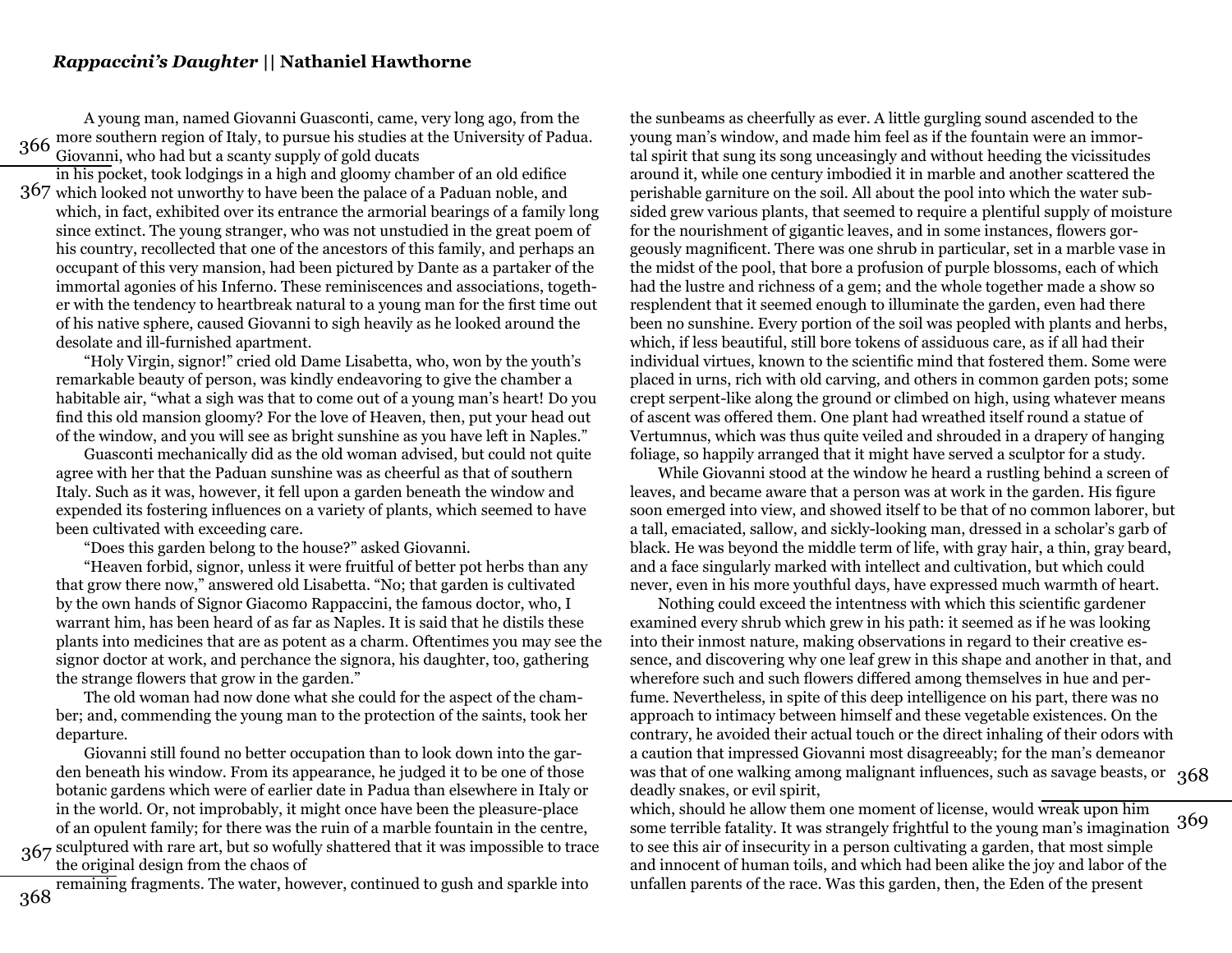world? And this man, with such a perception of harm in what his own hands caused to grow, — was he the Adam?

The distrustful gardener, while plucking away the dead leaves or pruning the too luxuriant growth of the shrubs, defended his hands with a pair of thick gloves. Nor were these his only armor. When, in his walk through the garden, he came to the magnificent plant that hung its purple gems beside the marble fountain, he placed a kind of mask over his mouth and nostrils, as if all this beauty did but conceal a deadlier malice; but, finding his task still too dangerous, he drew back, removed the mask, and called loudly, but in the infirm voice of a person affected with inward disease, —

"Beatrice! Beatrice!"

"Here am I, my father. What would you?" cried a rich and youthful voice from the window of the opposite house — a voice as rich as a tropical sunset, and which made Giovanni, though he knew not why, think of deep hues of purple or crimson and of perfumes heavily delectable. "Are you in the garden?"

"Yes, Beatrice," answered the gardener, "and I need your help."

Soon there emerged from under a sculptured portal the figure of a young girl, arrayed with as much richness of taste as the most splendid of the flowers, beautiful as the day, and with a bloom so deep and vivid that one shade more would have been too much. She looked redundant with life, health, and energy; all of which attributes were bound down and compressed, as it were and girdled tensely, in their luxuriance, by her virgin zone. Yet Giovanni's fancy must have grown morbid while he looked down into the garden; for the impression which the fair stranger made upon him was as if here were another flower, the human sister of those vegetable ones, as beautiful as they, more beautiful than the richest of them, but still to be touched only with a glove, nor to be approached without a mask. As Beatrice came down the garden path, it was observable that she handled and inhaled the odor of several of the plants which her father had most sedulously avoided.

"Here, Beatrice," said the latter, "see how many needful offices require to be done to our chief treasure. Yet, shattered as I am, my life might pay the pen-369 alty of approaching it so closely as circumstances demand. Henceforth, I fear, this plant must be consigned to your sole charge."

"And gladly will I undertake it," cried again the rich tones of the young 370 lady, as she bent towards the magnificent plant and opened her arms as if to embrace it. "Yes, my sister, my splendour, it shall be Beatrice's task to nurse and serve thee; and thou shalt reward her with thy kisses and perfumed breath, which to her is as the breath of life."

Then, with all the tenderness in her manner that was so strikingly expressed in her words, she busied herself with such attentions as the plant seemed to require; and Giovanni, at his lofty window, rubbed his eyes and almost doubted whether it were a girl tending her favorite flower, or one sister

performing the duties of affection to another. The scene soon terminated. Whether Dr. Rappaccini had finished his labors in the garden, or that his watchful eye had caught the stranger's face, he now took his daughter's arm and retired. Night was already closing in; oppressive exhalations seemed to proceed from the plants and steal upward past the open window; and Giovanni, closing the lattice, went to his couch and dreamed of a rich flower and beautiful girl. Flower and maiden were different, and yet the same, and fraught with some strange peril in either shape.

**<**

But there is an influence in the light of morning that tends to rectify whatever errors of fancy, or even of judgment, we may have incurred during the sun's decline, or among the shadows of the night, or in the less wholesome glow of moonshine. Giovanni's first movement, on starting from sleep, was to throw open the window and gaze down into the garden which his dreams had made so **<**fertile of mysteries. He was surprised and a little ashamed to find how real and matter-of-fact an affair it proved to be, in the first rays of the sun which gilded the dew-drops that hung upon leaf and blossom, and, while giving a brighter beauty to each rare flower, brought everything within the limits of ordinary experience. The young man rejoiced that, in the heart of the barren city, he had the privilege of overlooking this spot of lovely and luxuriant vegetation. It would serve, he said to himself, as a symbolic language to keep him in communion with Nature. Neither the sickly and thoughtworn Dr. Giacomo Rappaccini, it is true, nor his brilliant daughter, were now visible; so that Giovanni could not determine how much of the singularity which he attributed to both was due to their own qualities and how much to his wonder-working fancy; but he was inclined to take a most rational view of the whole matter.

In the course of the day he paid his respects to Signor Pietro Baglioni, professor of medicine in the university, a physician of eminent repute to whom Giovanni had brought a letter of introduction. The professor was an elderly personage, apparently of genial nature, and habits that might almost be called jovial. He kept the young man to dinner, and made himself very agreeable by the freedom and liveliness of his conversation, especially when warmed by a flask or two of Tuscan wine. Giovanni, conceiving 370

that men of science, inhabitants of the same city, must needs be on familiar terms with one another, took an opportunity to mention the name of Dr. Rappaccini. But the professor did not respond with so much cordiality as he had anticipated. 371

"Ill would it become a teacher of the divine art of medicine," said Professor Pietro Baglioni, in answer to a question of Giovanni, "to withhold due and wellconsidered praise of a physician so eminently skilled as Rappaccini; but, on the other hand, I should answer it but scantily to my conscience were I to permit a worthy youth like yourself, Signor Giovanni, the son of an ancient friend, to imbibe erroneous ideas respecting a man who might hereafter chance to hold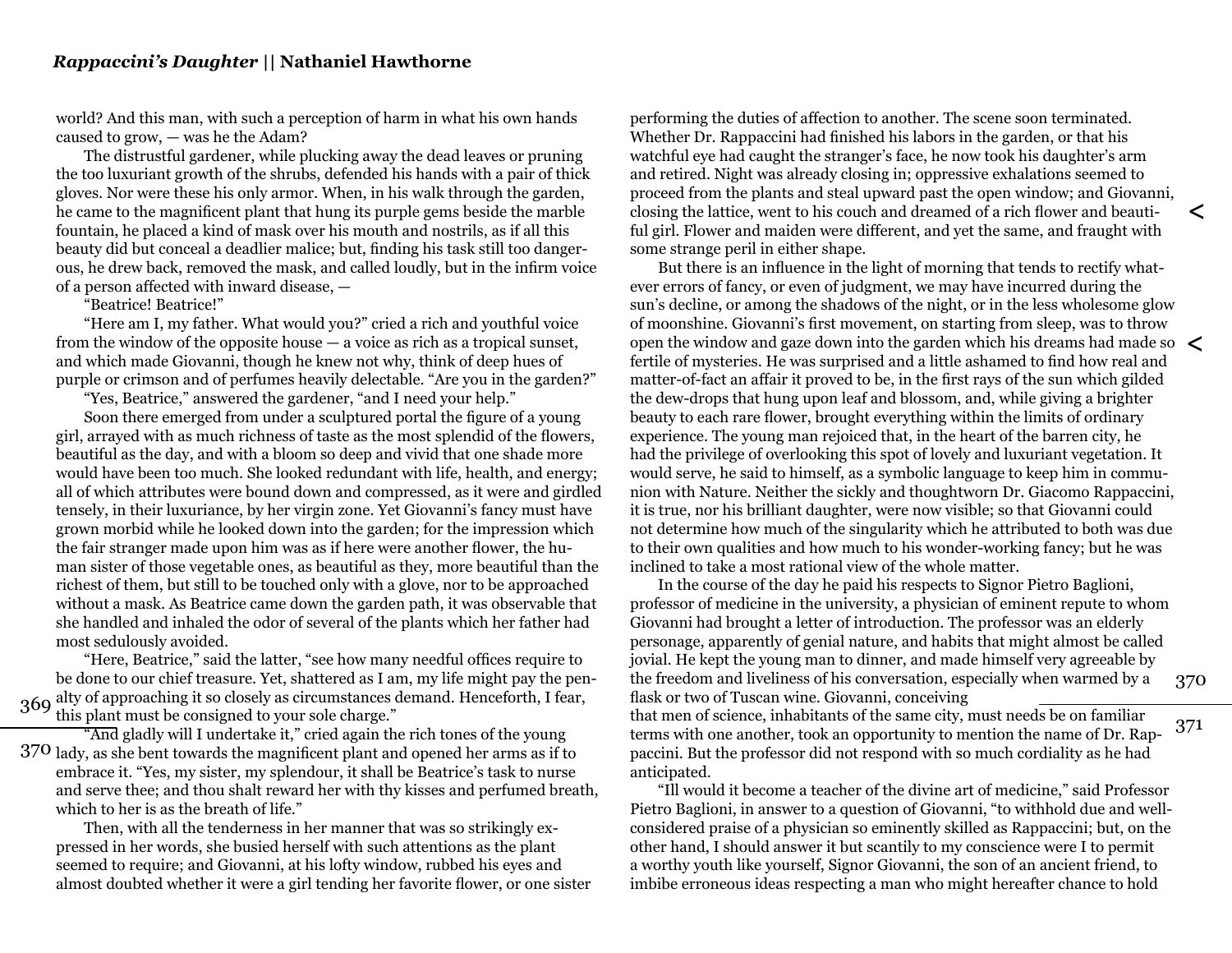your life and death in his hands. The truth is, our worshipful Dr. Rappaccini has as much science as any member of the faculty — with perhaps one single exception — in Padua, or all Italy; but there are certain grave objections to his professional character."

"And what are they?" asked the young man.

"Has my friend Giovanni any disease of body or heart, that he is so inquisitive about physicians?" said the professor, with a smile. "But as for Rappaccini, it is said of him  $-$  and I, who know the man well, can answer for its truth — that he cares infinitely more for science than for mankind. His patients are interesting to him only as subjects for some new experiment. He would sacrifice human life, his own among the rest, or whatever else was dearest to him, for the sake of adding so much as a grain of mustard seed to the great heap of his accumulated knowledge."

"Methinks he is an awful man indeed," remarked Guasconti, mentally recalling the cold and purely intellectual aspect of Rappaccini. "And yet, worshipful professor, is it not a noble spirit? Are there many men capable of so spiritual a love of science?"

"God forbid," answered the professor, somewhat testily; "at least, unless they take sounder views of the healing art than those adopted by Rappaccini. It is his theory that all medicinal virtues are comprised within those substances which we term vegetable poisons. These he cultivates with his own hands, and is said even to have produced new varieties of poison, more horribly deleterious than Nature, without the assistance of this learned person, would ever have plagued the world withal. That the signor doctor does less mischief than might be expected with such dangerous substances is undeniable. Now and then, it must be owned, he has effected, or seemed to effect, a marvellous cure; but, to tell you my private mind, Signor Giovanni, he should receive little credit for such instances of success, — they being probably the work of chance, — but  $371$  should be held strictly accountable for his failures, which may justly be considered his own work."

The youth might have taken Baglioni's opinions with many grains of allow-372 ance had he known that there was a professional warfare of long continuance between him and Dr. Rappaccini, in which the latter was generally thought to have gained the advantage. If the reader be inclined to judge for himself, we refer him to certain black-letter tracts on both sides, preserved in the medical department of the University of Padua.

"I know not, most learned professor," returned Giovanni, after musing on what had been said of Rappaccini's exclusive zeal for science, — "I know not how dearly this physician may love his art; but surely there is one object more dear to him. He has a daughter."

"Aha!" cried the professor, with a laugh. "So now our friend Giovanni's secret is out. You have heard of this daughter, whom all the young men in Padua

are wild about, though not half a dozen have ever had the good hap to see her face. I know little of the Signora Beatrice save that Rappaccini is said to have instructed her deeply in his science, and that, young and beautiful as fame reports her, she is already qualified to fill a professor's chair. Perchance her father destines her for mine! Other absurd rumors there be, not worth talking about or listening to. So now, Signor Giovanni, drink off your glass of lachryma."

Guasconti returned to his lodgings somewhat heated with the wine he had quaffed, and which caused his brain to swim with strange fantasies in reference to Dr. Rappaccini and the beautiful Beatrice. On his way, happening to pass by a florist's, he bought a fresh bouquet of flowers.

Ascending to his chamber, he seated himself near the window, but within the shadow thrown by the depth of the wall, so that he could look down into the garden with little risk of being discovered. All beneath his eye was a solitude. The strange plants were basking in the sunshine, and now and then nodding gently to one another, as if in acknowledgment of sympathy and kindred. In the midst, by the shattered fountain, grew the magnificent shrub, with its purple gems clustering all over it; they glowed in the air, and gleamed back again out of the depths of the pool, which thus seemed to overflow with colored radiance from the rich reflection that was steeped in it. At first, as we have said, the garden was a solitude. Soon, however, — as Giovanni had half hoped, half feared, would be the case, — a figure appeared beneath the antique sculptured portal, and came down between the rows of plants, inhaling their various perfumes as if she were one of those beings of old classic fable that lived upon sweet odors. On again beholding Beatrice, the young man was even startled to perceive how much her beauty exceeded his recollection of it; so brilliant, so vivid, was its character, that she glowed amid the sunlight, and, as Giovanni whispered to himself, positively illuminated the more shadowy intervals of the whispered to ministri, positively mainlineated the more shadowy intervals of the agarden path. Her face being now more revealed than on the former occasion, he 373 was struck by its expression of simplicity and sweetness, — qualities that had not entered into his idea of her character, and which made him ask anew what manner of mortal she might be. Nor did he fail again to observe, or imagine, an analogy between the beautiful girl and the gorgeous shrub that hung its gemlike flowers over the fountain, — a resemblance which Beatrice seemed to have indulged a fantastic humor in heightening, both by the arrangement of her dress and the selection of its hues. 372

Approaching the shrub, she threw open her arms, as with a passionate ardor, and drew its branches into an intimate embrace — so intimate that her features were hidden in its leafy bosom and her glistening ringlets all intermingled with the flowers.

"Give me thy breath, my sister," exclaimed Beatrice; "for I am faint with common air. And give me this flower of thine, which I separate with gentlest fingers from the stem and place it close beside my heart."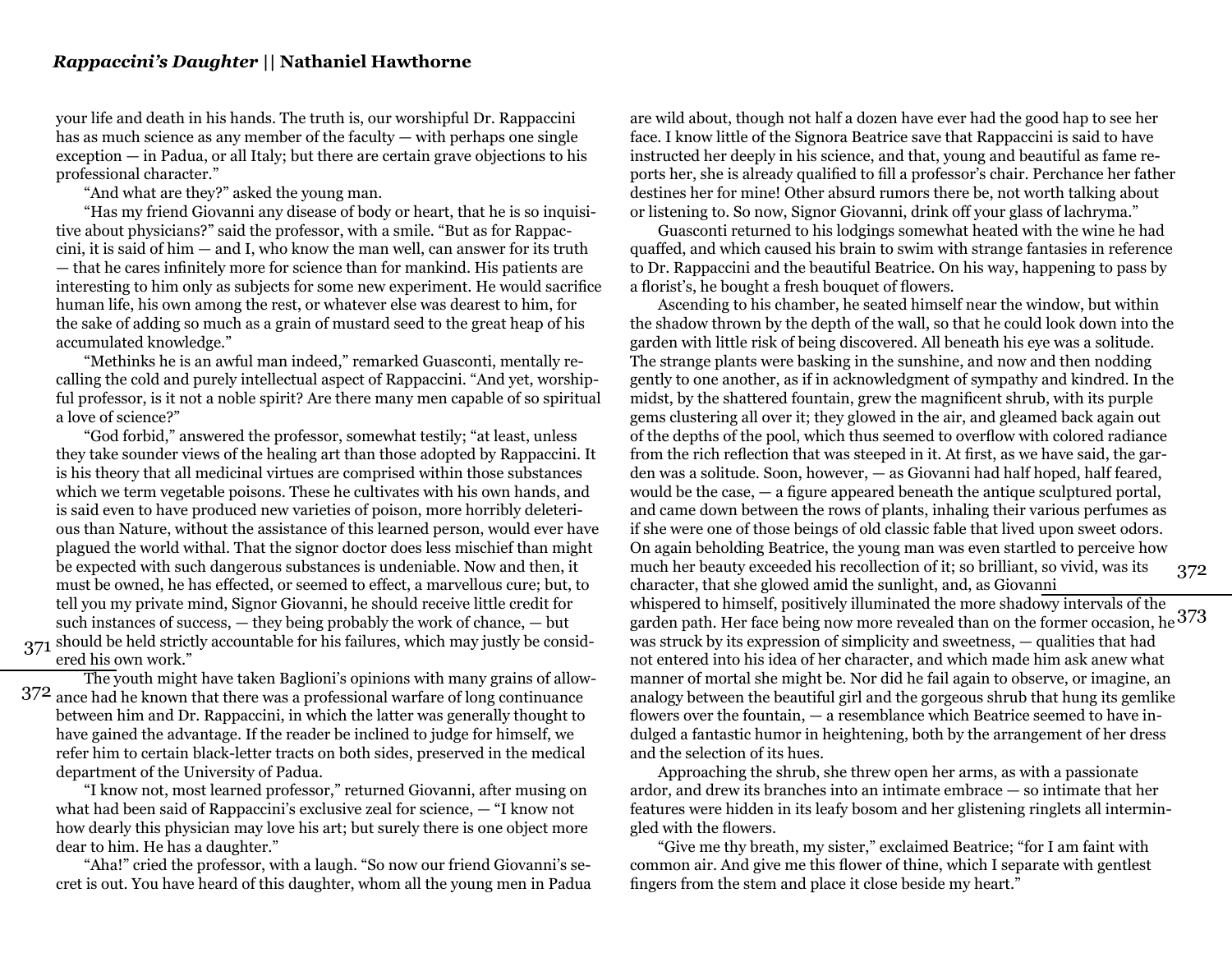With these words the beautiful daughter of Rappaccini plucked one of the richest blossoms of the shrub, and was about to fasten it in her bosom. But now, unless Giovanni's draughts of wine had bewildered his senses, a singular incident occurred. A small orange-colored reptile, of the lizard or chameleon species, chanced to be creeping along the path, just at the feet of Beatrice. It appeared to Giovanni, — but, at the distance from which he gazed, he could scarcely have seen anything so minute, — it appeared to him, however, that a drop or two of moisture from the broken stem of the flower descended upon the lizard's head. For an instant the reptile contorted itself violently, and then lay motionless in the sunshine. Beatrice observed this remarkable phenomenon and crossed herself, sadly, but without surprise; nor did she therefore hesitate to arrange the fatal flower in her bosom. There it blushed, and almost glimmered with the dazzling effect of a precious stone, adding to her dress and aspect the one appropriate charm which nothing else in the world could have supplied. But Giovanni, out of the shadow of his window, bent forward and shrank back, and murmured and trembled.

"Am I awake? Have I my senses?" said he to himself. "What is this being? Beautiful shall I call her, or inexpressibly terrible?"

Beatrice now strayed carelessly through the garden, approaching closer beneath Giovanni's window, so that he was compelled to thrust his head quite out of its concealment in order to gratify the intense and painful curiosity which she excited. At this moment there came a beautiful insect over the garden wall; it had, perhaps, wandered through the city, and found no flowers or verdure 373 among those antique haunts of men until the heavy perfumes of Dr. Rappac-

cini's shrubs had lured it from afar. Without

alighting on the flowers, this winged brightness seemed to be attracted by Bea-

374 trice, and lingered in the air and fluttered about her head. Now, here it could not be but that Giovanni Guasconti's eyes deceived him. Be that as it might, he fancied that, while Beatrice was gazing at the insect with childish delight, it grew faint and fell at her feet; its bright wings shivered; it was dead — from no cause that he could discern, unless it were the atmosphere of her breath. Again Beatrice crossed herself and sighed heavily as she bent over the dead insect.

An impulsive movement of Giovanni drew her eyes to the window. There she beheld the beautiful head of the young man — rather a Grecian than an Italian head, with fair, regular features, and a glistening of gold among his ringlets — gazing down upon her like a being that hovered in mid air. Scarcely knowing what he did, Giovanni threw down the bouquet which he had hitherto held in his hand.

"Signora," said he, "there are pure and healthful flowers. Wear them for the sake of Giovanni Guasconti."

"Thanks, signor," replied Beatrice, with her rich voice, that came forth as it were like a gush of music, and with a mirthful expression half childish and half

woman-like. "I accept your gift, and would fain recompense it with this precious purple flower; but if I toss it into the air it will not reach you. So Signor Guasconti must even content himself with my thanks."

She lifted the bouquet from the ground, and then, as if inwardly ashamed at having stepped aside from her maidenly reserve to respond to a stranger's greeting, passed swiftly homeward through the garden. But few as the moments were, it seemed to Giovanni, when she was on the point of vanishing beneath the sculptured portal, that his beautiful bouquet was already beginning to wither in her grasp. It was an idle thought; there could be no possibility of distinguishing a faded flower from a fresh one at so great a distance.

For many days after this incident the young man avoided the window that looked into Dr. Rappaccini's garden, as if something ugly and monstrous would have blasted his eyesight had he been betrayed into a glance. He felt conscious of having put himself, to a certain extent, within the influence of an unintelligible power by the communication which he had opened with Beatrice. The wisest course would have been, if his heart were in any real danger, to quit his lodgings and Padua itself at once; the next wiser, to have accustomed himself, as far as possible, to the familiar and daylight view of Beatrice — thus bringing her rigidly and systematically within the limits of ordinary experience. Least of all, while avoiding her sight, ought Giovanni to have remained so near this extraordinary being that the proximity and possibility even of intercourse should give a kind of substance and reality to the wild vagaries which his imagination ran riot continually in producing. Guasconti had not a deep heart — or, at all events, its depths were not sounded now; but he had a quick fancy, and an ardent southern temperament, which rose every instant to a higher fever pitch. Whether or no Beatrice possessed those terrible attributes, that fatal breath, the affinity with those so beautiful and deadly flowers which were indicated by what Giovanni had witnessed, she had at least instilled a fierce and subtle poison into his system. It was not love, although her rich beauty was a madness to him; nor horror, even while he fancied her spirit to be imbued with the same baneful essence that seemed to pervade her physical frame; but a wild offspring of both love and horror that had each parent in it, and burned like one and shivered like the other. Giovanni knew not what to dread; still less did he know what to hope; yet hope and dread kept a continual warfare in his breast, alternately vanquishing one another and starting up afresh to renew the contest. Blessed are all simple emotions, be they dark or bright! It is the lurid intermixture of the two that produces the illuminating blaze of the infernal regions. 374 375

**<**

Sometimes he endeavored to assuage the fever of his spirit by a rapid walk through the streets of Padua or beyond its gates: his footsteps kept time with the throbbings of his brain, so that the walk was apt to accelerate itself to a race. One day he found himself arrested; his arm was seized by a portly personage, who had turned back on recognizing the young man and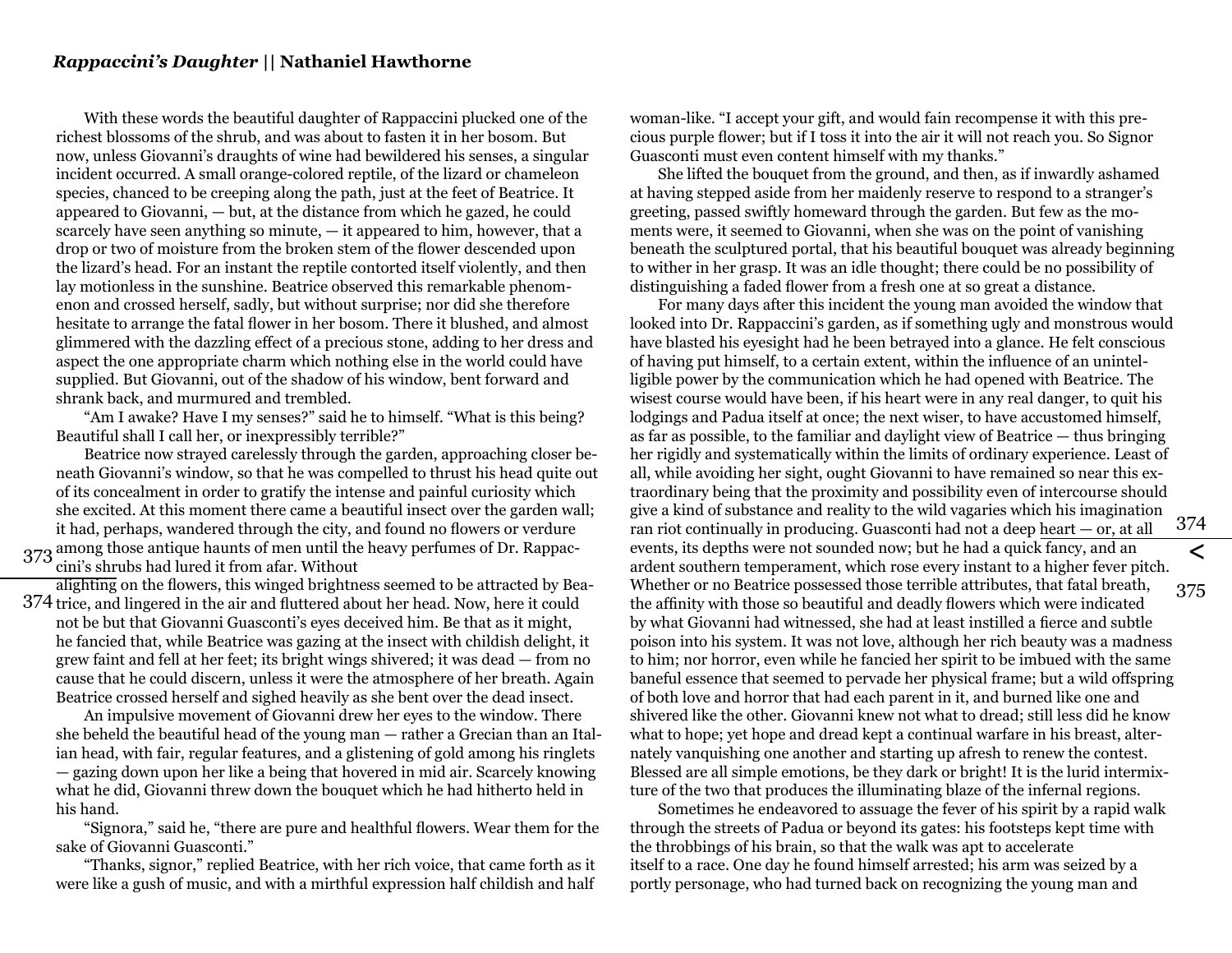expended much breath in overtaking him.

**<**

"Signor Giovanni! Stay, my young friend!" cried he. "Have you forgotten me? That might well be the case if I were as much altered as yourself."

It was Baglioni, whom Giovanni had avoided ever since their first meeting, from a doubt that the professor's sagacity would look too deeply into his secrets. Endeavoring to recover himself, he stared forth wildly from his inner world into the outer one and spoke like a man in a dream.

"Yes; I am Giovanni Guasconti. You are Professor Pietro Baglioni. Now let me pass!"

"Not yet, not yet, Signor Giovanni Guasconti," said the professor, smiling, but at the same time scrutinizing the youth with an earnest glance. "What! did I grow up side by side with your father? and shall his son pass me like a stranger in these old streets of Padua? Stand still, Signor Giovanni; for we must have a word or two before we part."

"Speedily, then, most worshipful professor, speedily," said Giovanni, with feverish impatience. "Does not your worship see that I am in haste?"

Now, while he was speaking there came a man in black along the street, stooping and moving feebly like a person in inferior health. His face was all overspread with a most sickly and sallow hue, but yet so pervaded with an expression of piercing and active intellect that an observer might easily have overlooked the merely physical attributes and have seen only this wonderful energy. As he passed, this person exchanged a cold and distant salutation with 375 energy. As ne passed, uns person exchanged a cold<br>Baglioni, but fixed his eyes upon Giovanni with an

intentness that seemed to bring out whatever was within him worthy of notice.  $376$  Nevertheless, there was a peculiar quietness in the look, as if taking merely a speculative, not a human interest, in the young man.

"It is Dr. Rappaccini!" whispered the professor when the stranger had passed. "Has he ever seen your face before?"

"Not that I know," answered Giovanni, starting at the name.

"He has seen you! he must have seen you!" said Baglioni, hastily. "For some purpose or other, this man of science is making a study of you. I know that look of his! It is the same that coldly illuminates his face as he bends over a bird, a mouse, or a butterfly, which, in pursuance of some experiment, he has killed by the perfume of a flower; a look as deep as Nature itself, but without Nature's warmth of love. Signor Giovanni, I will stake my life upon it, you are the subject of one of Rappaccini's experiments!"

"Will you make a fool of me?" cried Giovanni, passionately. "That, signor professor, were an untoward experiment."

"Patience! patience!" replied the imperturbable professor. "I tell thee, my poor Giovanni, that Rappaccini has a scientific interest in thee. Thou hast fallen into fearful hands! And the Signora Beatrice, — what part does she act in this mystery?"

But Guasconti, finding Baglioni's pertinacity intolerable, here broke away, and was gone before the professor could again seize his arm. He looked after the young man intently and shook his head.

"This must not be," said Baglioni to himself. "The youth is the son of my old friend, and shall not come to any harm from which the arcana of medical science can preserve him. Besides, it is too insufferable an impertinence in Rappaccini, thus to snatch the lad out of my own hands, as I may say, and make use of him for his infernal experiments. This daughter of his! It shall be looked to. Perchance, most learned Rappaccini, I may foil you where you little dream of it!"

Meanwhile Giovanni had pursued a circuitous route, and at length found himself at the door of his lodgings. As he crossed the threshold he was met by old Lisabetta, who smirked and smiled, and was evidently desirous to attract his attention; vainly, however, as the ebullition of his feelings had momentarily subsided into a cold and dull vacuity. He turned his eyes full upon the withered face that was puckering itself into a smile, but seemed to behold it not. The old dame, therefore, laid her grasp upon his cloak.

"Signor! signor!" whispered she, still with a smile over the whole breadth of her visage, so that it looked not unlike a grotesque carving in wood, darkened by centuries. "Listen, signor! There is a private entrance into the garden!" 376

"What do you say?" exclaimed Giovanni, turning quickly about, as if an inanimate thing should start into feverish life. "A private entrance into Dr. Rap-377 paccini's garden?"

"Hush! hush! not so loud!" whispered Lisabetta, putting her hand over his mouth. "Yes; into the worshipful doctor's garden, where you may see all his fine shrubbery. Many a young man in Padua would give gold to be admitted among those flowers."

Giovanni put a piece of gold into her hand.

"Show me the way," said he.

A surmise, probably excited by his conversation with Baglioni, crossed his mind, that this interposition of old Lisabetta might perchance be connected with the intrigue, whatever were its nature, in which the professor seemed to suppose that Dr. Rappaccini was involving him. But such a suspicion, though it disturbed Giovanni, was inadequate to restrain him. The instant that he was aware of the possibility of approaching Beatrice, it seemed an absolute necessity of his existence to do so. It mattered not whether she were angel or demon; he was irrevocably within her sphere, and must obey the law that whirled him onward, in ever-lessening circles, towards a result which he did not attempt to foreshadow; and yet, strange to say, there came across him a sudden doubt whether this intense interest on his part were not delusory; whether it were really of so deep and positive a nature as to justify him in now thrusting himself into an incalculable position; whether it were not merely the fantasy of a young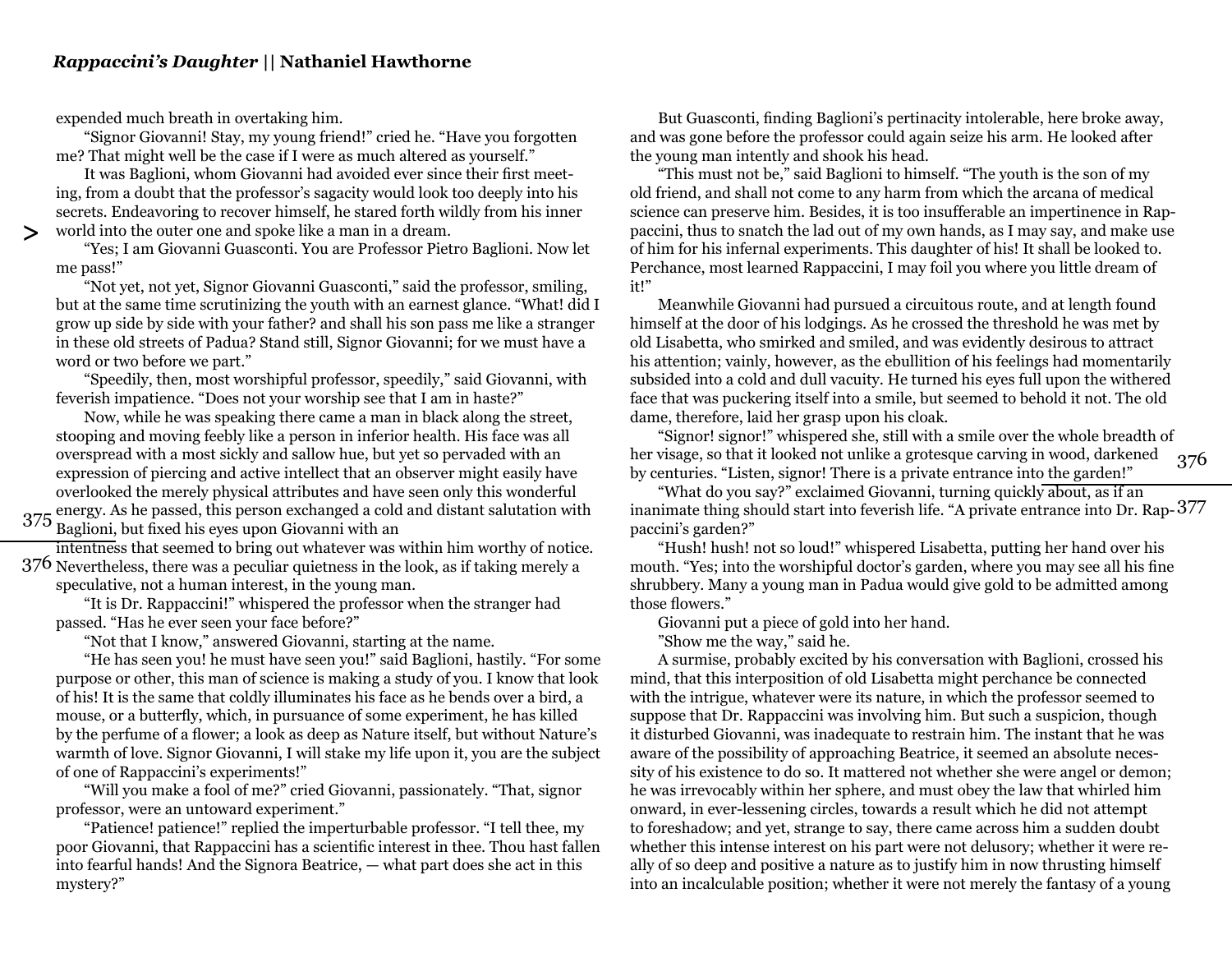man's brain, only slightly or not at all connected with his heart.

He paused, hesitated, turned half about, but again went on. His withered guide led him along several obscure passages, and finally undid a door, through which, as it was opened, there came the sight and sound of rustling leaves, with the broken sunshine glimmering among them. Giovanni stepped forth, and, forcing himself through the entanglement of a shrub that wreathed its tendrils over the hidden entrance, stood beneath his own window in the open area of Dr. Rappaccini's garden.

How often is it the case that, when impossibilities have come to pass and dreams have condensed their misty substance into tangible realities, we find ourselves calm, and even coldly self-possessed, amid circumstances which it would have been a delirium of joy or agony to anticipate! Fate delights to thwart us thus. Passion will choose his own time to rush upon the scene, and lingers sluggishly behind when an appropriate adjustment of events would seem to summon his appearance. So was it now with Giovanni. Day after day his pulses had throbbed with feverish blood at the improbable idea of an interview with Beatrice, and of standing with her, face to face, in this very garden, basking in the Oriental sunshine of her beauty, and snatching from her full gaze  $377$  the mystery which he deemed the riddle of his own existence. But now there **<**

was a singular and untimely

equanimity within his breast. He threw a glance around the garden to discover

378 if Beatrice or her father were present, and, perceiving that he was alone, began a critical observation of the plants.

The aspect of one and all of them dissatisfied him; their gorgeousness seemed fierce, passionate, and even unnatural. There was hardly an individual shrub which a wanderer, straying by himself through a forest, would not have been startled to find growing wild, as if an unearthly face had glared at him out of the thicket. Several also would have shocked a delicate instinct by an appearance of artificialness indicating that there had been such commixture, and, as it were, adultery, of various vegetable species, that the production was no longer of God's making, but the monstrous offspring of man's depraved fancy, glowing with only an evil mockery of beauty. They were probably the result of experiment, which in one or two cases had succeeded in mingling plants individually lovely into a compound possessing the questionable and ominous character that distinguished the whole growth of the garden. In fine, Giovanni recognized but two or three plants in the collection, and those of a kind that he well knew to be poisonous. While busy with these contemplations he heard the rustling of a silken garment, and, turning, beheld Beatrice emerging from beneath the sculptured portal.

Giovanni had not considered with himself what should be his deportment; whether he should apologize for his intrusion into the garden, or assume that he was there with the privity at least, if not by the desire, of Dr. Rappaccini or

his daughter; but Beatrice's manner placed him at his ease, though leaving him still in doubt by what agency he had gained admittance. She came lightly along the path and met him near the broken fountain. There was surprise in her face, but brightened by a simple and kind expression of pleasure.

"You are a connoisseur in flowers, signor," said Beatrice, with a smile, alluding to the bouquet which he had flung her from the window. "It is no marvel, therefore, if the sight of my father's rare collection has tempted you to take a nearer view. If he were here, he could tell you many strange and interesting facts as to the nature and habits of these shrubs; for he has spent a lifetime in such studies, and this garden is his world."

"And yourself, lady," observed Giovanni, "if fame says true, — you likewise are deeply skilled in the virtues indicated by these rich blossoms and these spicy perfumes. Would you deign to be my instructress, I should prove an apter scholar than if taught by Signor Rappaccini himself."

"Are there such idle rumors?" asked Beatrice, with the music of a pleasant laugh. "Do people say that I am skilled in my father's science of plants? What a jest is there! No; though I have grown up among these flowers, I know no more of them than their hues and perfume; and sometimes methinks I would fain rid 378 myself of even that small knowledge.

There are many flowers here, and those not the least brilliant, that shock and offend me when they meet my eye. But pray, signor, do not believe these stories about my science. Believe nothing of me save what you see with your own eyes." 379

"And must I believe all that I have seen with my own eyes?" asked Giovanni, pointedly, while the recollection of former scenes made him shrink. "No, signora; you demand too little of me. Bid me believe nothing save what comes from your own lips."

It would appear that Beatrice understood him. There came a deep flush to her cheek; but she looked full into Giovanni's eyes, and responded to his gaze of uneasy suspicion with a queenlike haughtiness.

"I do so bid you, signor," she replied. "Forget whatever you may have fancied in regard to me. If true to the outward senses, still it may be false in its essence; but the words of Beatrice Rappaccini's lips are true from the depths of the heart outward. Those you may believe."

A fervor glowed in her whole aspect and beamed upon Giovanni's consciousness like the light of truth itself; but while she spoke there was a fragrance in the atmosphere around her, rich and delightful, though evanescent, yet which the young man, from an indefinable reluctance, scarcely dared to draw into his lungs. It might be the odor of the flowers. Could it be Beatrice's breath which thus embalmed her words with a strange richness, as if by steeping them in her heart? A faintness passed like a shadow over Giovanni and flitted away; he seemed to gaze through the beautiful girl's eyes into her transparent soul, and felt no more doubt or fear.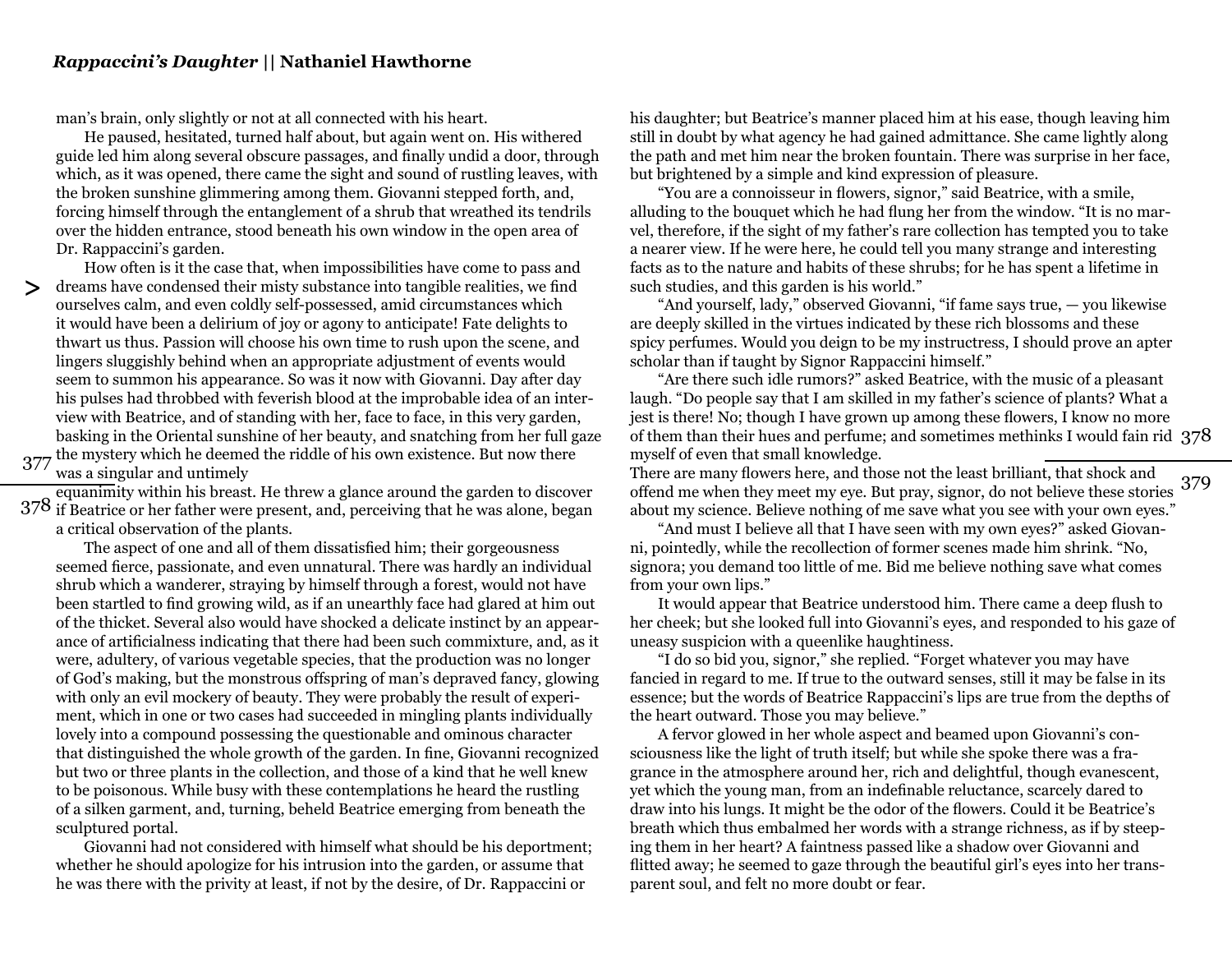The tinge of passion that had colored Beatrice's manner vanished; she became gay, and appeared to derive a pure delight from her communion with the youth not unlike what the maiden of a lonely island

might have felt conversing with a voyager from the civilized world. Evidently her experience of life had been confined within the limits of that garden. She talked now about matters as simple as the daylight or summer clouds, and now asked questions in reference to the city, or Giovanni's distant home, his friends, his mother, and his sisters — questions indicating such seclusion, and such lack of familiarity with modes and forms, that Giovanni responded as if to an infant. Her spirit gushed out before him like a fresh rill that was just catching its first glimpse of the sunlight and wondering at the reflections of earth and sky which were flung into its bosom. There came thoughts, too, from a deep source, and fantasies of a gemlike brilliancy, as if diamonds and rubies sparkled upward among the bubbles of the fountain. Ever and anon there gleamed across the young man's mind a sense of wonder that he should be walking side by side with the being who had so wrought upon his imagination, whom he had ideal-379 ized in such hues of terror, in whom he had positively witnessed such manifes-

tations of dreadful attributes, — that he should be conversing with Beatrice like a brother, and should find her so human and so maidenlike. But such reflec-380 dons were only momentary; the effect of her character was too real not to make itself familiar at once.

In this free intercourse they had strayed through the garden, and now, after many turns among its avenues, were come to the shattered fountain, beside which grew the magnificent shrub, with its treasury of glowing blossoms. A fragrance was diffused from it which Giovanni recognized as identical with that which he had attributed to Beatrice's breath, but incomparably more powerful. As her eyes fell upon it, Giovanni beheld her press her hand to her bosom as if her heart were throbbing suddenly and painfully.

"For the first time in my life," murmured she, addressing the shrub, "I had forgotten thee."

"I remember, signora," said Giovanni, "that you once promised to reward me with one of these living gems for the bouquet which I had the happy boldness to fling to your feet. Permit me now to pluck it as a memorial of this interview."

He made a step towards the shrub with extended hand; but Beatrice darted forward, uttering a shriek that went through his heart like a dagger. She caught his hand and drew it back with the whole force of her slender figure. Giovanni felt her touch thrilling through his fibres.

"Touch it not!" exclaimed she, in a voice of agony. "Not for thy life! It is fatal!"

Then, hiding her face, she fled from him and vanished beneath the sculptured portal. As Giovanni followed her with his eyes, he beheld the emaciated

figure and pale intelligence of Dr. Rappaccini, who had been watching the scene, he knew not how long, within the shadow of the entrance.

No sooner was Guasconti alone in his chamber than the image of Beatrice came back to his passionate musings, invested with all the witchery that had been gathering around it ever since his first glimpse of her, and now likewise imbued with a tender warmth of girlish womanhood. She was human; her nature was endowed with all gentle and feminine qualities; she was worthiest to be worshipped; she was capable, surely, on her part, of the height and heroism of love. Those tokens which he had hitherto considered as proofs of a frightful peculiarity in her physical and moral system were now either forgotten, or, by the subtle sophistry of passion transmitted into a golden crown of enchantment, rendering Beatrice the more admirable by so much as she was the more unique. Whatever had looked ugly was now beautiful; or, if incapable of such a change, it stole away and hid itself among those shapeless half ideas which throng the dim region beyond the daylight of our perfect consciousness. Thus did he spend the night, nor fell asleep until the dawn had begun to awake the slumbering flowers in Dr. Rappaccini's garden, whither Giovanni's dreams doubtless led him. 380

Up rose the sun in his due season, and, flinging his beams upon the young man's eyelids, awoke him to a sense of pain. When thoroughly aroused, he became sensible of a burning and tingling agony in his hand — in his right hand the very hand which Beatrice had grasped in her own when he was on the point of plucking one of the gemlike flowers. On the back of that hand there was now a purple print like that of four small fingers, and the likeness of a slender thumb upon his wrist.

381

**<**

Oh, how stubbornly does love, — or even that cunning semblance of love which flourishes in the imagination, but strikes no depth of root into the heart, — how stubbornly does it hold its faith until the moment comes when it is doomed to vanish into thin mist! Giovanni wrapped a handkerchief about his hand and wondered what evil thing had stung him, and soon forgot his pain in a reverie of Beatrice

After the first interview, a second was in the inevitable course of what we call fate. A third; a fourth; and a meeting with Beatrice in the garden was no longer an incident in Giovanni's daily life, but the whole space in which he might be said to live; for the anticipation and memory of that ecstatic hour made up the remainder. Nor was it otherwise with the daughter of Rappaccini. She watched for the youth's appearance, and flew to his side with confidence as unreserved as if they had been playmates from early infancy — as if they were such playmates still. If, by my unwonted chance, he failed to come at the appointed moment, she stood beneath the window and sent up the rich sweetness of her tones to float around him in his chamber and echo and reverberate throughout his heart: "Giovanni! Giovanni! Why tarriest thou? Come down!"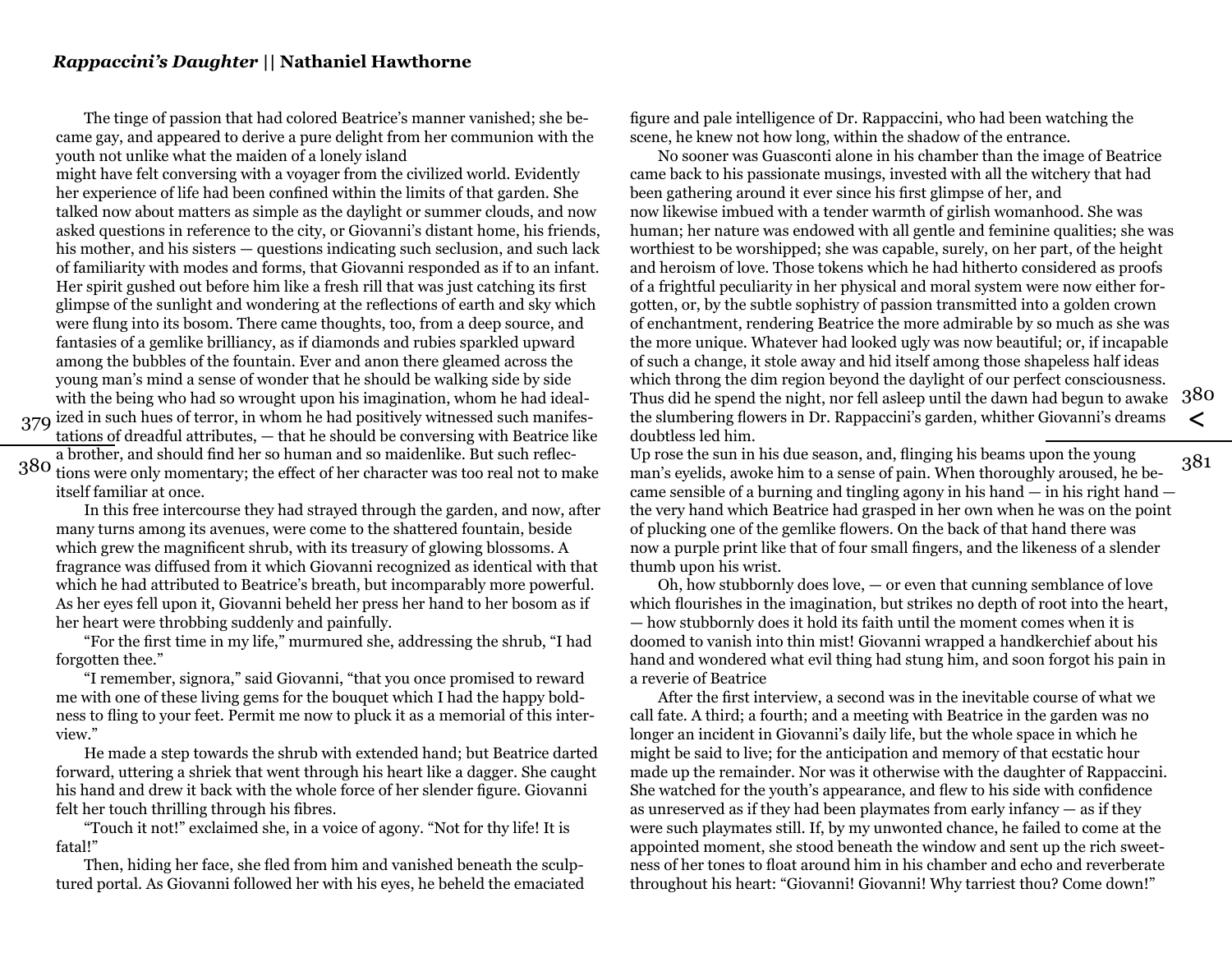And down he hastened into that Eden of poisonous flowers.

But, with all this intimate familiarity, there was still a reserve in Beatrice's demeanor, so rigidly and invariably sustained that the idea of infringing it scarcely occurred to his imagination. By all appreciable signs, they loved; they had looked love with eyes that conveyed the holy secret from the depths of one soul into the depths of the other, as if it were too sacred to be whispered by the way; they had even spoken love in those gushes of passion when their spirits darted forth in articulated breath like tongues of long-hidden flame; and yet there had been no seal of lips, no clasp of hands, nor any slightest caress such as love claims and hallows. He had never touched one of the gleaming ringlets of her hair; her garment — so marked was the physical barrier between them — had never been waved against him by a breeze. On the few occasions when Giovanni had seemed tempted to overstep the limit, Beatrice grew so sad, so stern, and withal wore such a look of desolate separation, shuddering at itself, that not a spoken word was requisite to repel him. At such times he was startled at the horrible suspicions that rose, monster-like, out of the caverns of his heart 381 and stared him in the face; his love grew thin and faint as the morning mist, his doubts alone had substance. But, when Beatrice's face brightened

again after the momentary shadow, she was transformed at once from the mysterious, questionable being whom he had watched with so much awe and horror; she was now the beautiful and unsophisticated girl whom he felt that his spirit knew with a certainty beyond all other knowledge. 382

A considerable time had now passed since Giovanni's last meeting with Baglioni. One morning, however, he was disagreeably surprised by a visit from the professor, whom he had scarcely thought of for whole weeks, and would willingly have forgotten still longer. Given up as he had long been to a pervading excitement, he could tolerate no companions except upon condition of their perfect sympathy with his present state of feeling. Such sympathy was not to be expected from Professor Baglioni.

The visitor chatted carelessly for a few moments about the gossip of the city and the university, and then took up another topic.

"I have been reading an old classic author lately," said he, "and met with a story that strangely interested me. Possibly you may remember it. It is of an Indian prince, who sent a beautiful woman as a present to Alexander the Great. She was as lovely as the dawn and gorgeous as the sunset; but what especially distinguished her was a certain rich perfume in her breath — richer than a garden of Persian roses. Alexander, as was natural to a youthful conqueror, fell in love at first sight with this magnificent stranger; but a certain sage physician, happening to be present, discovered a terrible secret in regard to her."

"And what was that?" asked Giovanni, turning his eyes downward to avoid those of the professor

"That this lovely woman," continued Baglioni, with emphasis, "had been

nourished with poisons from her birth upward, until her whole nature was so imbued with them that she herself had become the deadliest poison in existence. Poison was her element of life. With that rich perfume of her breath she blasted the very air. Her love would have been poison — her embrace death. Is not this a marvellous tale?"

"A childish fable," answered Giovanni, nervously starting from his chair. "I marvel how your worship finds time to read such nonsense among your graver studies."

"By the by," said the professor, looking uneasily about him, "what singular fragrance is this in your apartment? Is it the perfume of your gloves? It is faint, but delicious; and yet, after all, by no means agreeable. Were I to breathe it long, methinks it would make me ill. It is like the breath of a flower; but I see no flowers in the chamber."

"Nor are there any," replied Giovanni, who had turned pale as the professor spoke; "nor, I think, is there any fragrance except in your worship's imagination. Odors, being a sort of element combined of the sensual and the spiritual, are apt to deceive us in this manner. The recollection of a perfume, the bare idea of it, may easily be mistaken for a present reality." 382 383

"Ay; but my sober imagination does not often play such tricks," said Baglioni; "and, were I to fancy any kind of odor, it would be that of some vile apothecary drug, wherewith my fingers are likely enough to be imbued. Our worshipful friend Rappaccini, as I have heard, tinctures his medicaments with odors richer than those of Araby. Doubtless, likewise, the fair and learned Signora Beatrice would minister to her patients with draughts as sweet as a maiden's breath; but woe to him that sips them!"

Giovanni's face evinced many contending emotions. The tone in which the professor alluded to the pure and lovely daughter of Rappaccini was a torture to his soul; and yet the intimation of a view of her character opposite to his own, gave instantaneous distinctness to a thousand dim suspicions, which now grinned at him like so many demons. But he strove hard to quell them and to respond to Baglioni with a true lover's perfect faith.

"Signor professor," said he, "you were my father's friend; perchance, too, it is your purpose to act a friendly part towards his son. I would fain feel nothing towards you save respect and deference; but I pray you to observe, signor, that there is one subject on which we must not speak. You know not the Signora Beatrice. You cannot, therefore, estimate the wrong — the blasphemy, I may even say — that is offered to her character by a light or injurious word."

"Giovanni! my poor Giovanni!" answered the professor, with a calm expression of pity, "I know this wretched girl far better than yourself. You shall hear the truth in respect to the poisoner Rappaccini and his poisonous daughter; yes, poisonous as she is beautiful. Listen; for, even should you do violence to my gray hairs, it shall not silence me. That old fable of the Indian woman has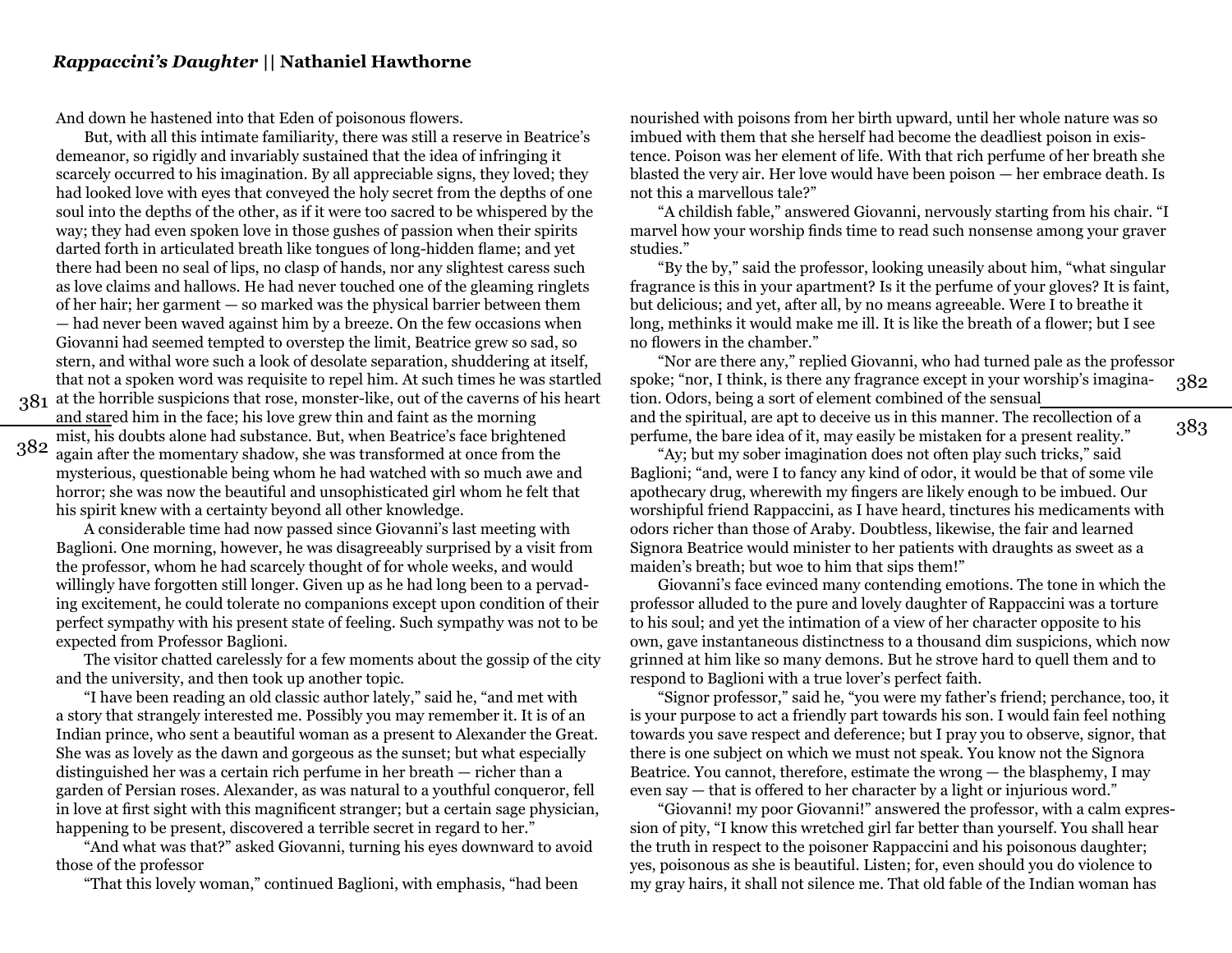become a truth by the deep and deadly science of Rappaccini and in the person of the lovely Beatrice."

Giovanni groaned and hid his face

**<**

"Her father," continued Baglioni, "was not restrained by natural affection from offering up his child in this horrible manner as the victim of his insane zeal for science; for, let us do him justice, he is as true a man of science as ever distilled his own heart in an alembic. What, then, will be your fate? Beyond a doubt you are selected as the material of some new experiment. Perhaps the result is to be death; perhaps a fate more awful still. Rappaccini, with what he  $383$  calls the interest of science before his eyes, will hesitate at nothing."

"It is a dream," muttered Giovanni to himself; "surely it is a dream."

"But," resumed the professor, "be of good cheer, son of my friend. It is not yet too late for the rescue. Possibly we may even succeed in bringing back this miserable child within the limits of ordinary nature, from which her father's

madness has estranged her. Behold this little silver vase! It was wrought by the 384 hands of the renowned Benvenuto Cellini, and is well worthy to be a love gift to the fairest dame in Italy. But its contents are invaluable. One little sip of this antidote would have rendered the most virulent poisons of the Borgias innocuous. Doubt not that it will be as efficacious against those of Rappaccini. Bestow the vase, and the precious liquid within it, on your Beatrice, and hopefully await the result."

Baglioni laid a small, exquisitely wrought silver vial on the table and withdrew, leaving what he had said to produce its effect upon the young man's mind.

"We will thwart Rappaccini yet," thought he, chuckling to himself, as he descended the stairs; "but, let us confess the truth of him, he is a wonderful man — a wonderful man indeed; a vile empiric, however, in his practice, and therefore not to be tolerated by those who respect the good old rules of the medical profession."

Throughout Giovanni's whole acquaintance with Beatrice, he had occasionally, as we have said, been haunted by dark surmises as to her character; yet so thoroughly had she made herself felt by him as a simple, natural, most affectionate, and guileless creature, that the image now held up by Professor Baglioni looked as strange and incredible as if it were not in accordance with his own original conception. True, there were ugly recollections connected with his first glimpses of the beautiful girl; he could not quite forget the bouquet that withered in her grasp, and the insect that perished amid the sunny air, by no ostensible agency save the fragrance of her breath. These incidents, however, dissolving in the pure light of her character, had no longer the efficacy of facts, but were acknowledged as mistaken fantasies, by whatever testimony of the senses they might appear to be substantiated. There is something truer and more real than what we can see with the eyes and touch with the finger. On

such better evidence had Giovanni founded his confidence in Beatrice, though rather by the necessary force of her high attributes than by any deep and generous faith on his part. But now his spirit was incapable of sustaining itself at the height to which the early enthusiasm of passion had exalted it; he fell down, grovelling among earthly doubts, and defiled therewith the pure whiteness of Beatrice's image. Not that he gave her up; he did but distrust. He resolved to institute some decisive test that should satisfy him, once for 384

all, whether there were those dreadful peculiarities in her physical nature which  $385$ could not be supposed to exist without some corresponding monstrosity of soul. His eyes, gazing down afar, might have deceived him as to the lizard, the insect, and the flowers; but if he could witness, at the distance of a few paces, the sudden blight of one fresh and healthful flower in Beatrice's hand, there would be room for no further question. With this idea he hastened to the florist's and purchased a bouquet that was still gemmed with the morning dew-drops.

It was now the customary hour of his daily interview with Beatrice. Before descending into the garden, Giovanni failed not to look at his figure in the mirror, — a vanity to be expected in a beautiful young man, yet, as displaying itself at that troubled and feverish moment, the token of a certain shallowness of feeling and insincerity of character. He did gaze, however, and said to himself that his features had never before possessed so rich a grace, nor his eyes such vivacity, nor his cheeks so warm a hue of superabundant life.

"At least," thought he, "her poison has not yet insinuated itself into my system. I am no flower to perish in her grasp."

With that thought he turned his eyes on the bouquet, which he had never once laid aside from his hand. A thrill of indefinable horror shot through his frame on perceiving that those dewy flowers were already beginning to droop; they wore the aspect of things that had been fresh and lovely yesterday. Giovanni grew white as marble, and stood motionless before the mirror, staring at his own reflection there as at the likeness of something frightful. He remembered Baglioni's remark about the fragrance that seemed to pervade the chamber. It must have been the poison in his breath! Then he shuddered — shuddered at himself. Recovering from his stupor, he began to watch with curious eye a spider that was busily at work hanging its web from the antique cornice of the apartment, crossing and recrossing the artful system of interwoven lines — as vigorous and active a spider as ever dangled from an old ceiling. Giovanni bent towards the insect, and emitted a deep, long breath. The spider suddenly ceased its toil; the web vibrated with a tremor originating in the body of the small artisan. Again Giovanni sent forth a breath, deeper, longer, and imbued with a venomous feeling out of his heart: he knew not whether he were wicked, or only desperate. The spider made a convulsive gripe with his limbs and hung dead across the window.

"Accursed! accursed!" muttered Giovanni, addressing himself. "Hast thou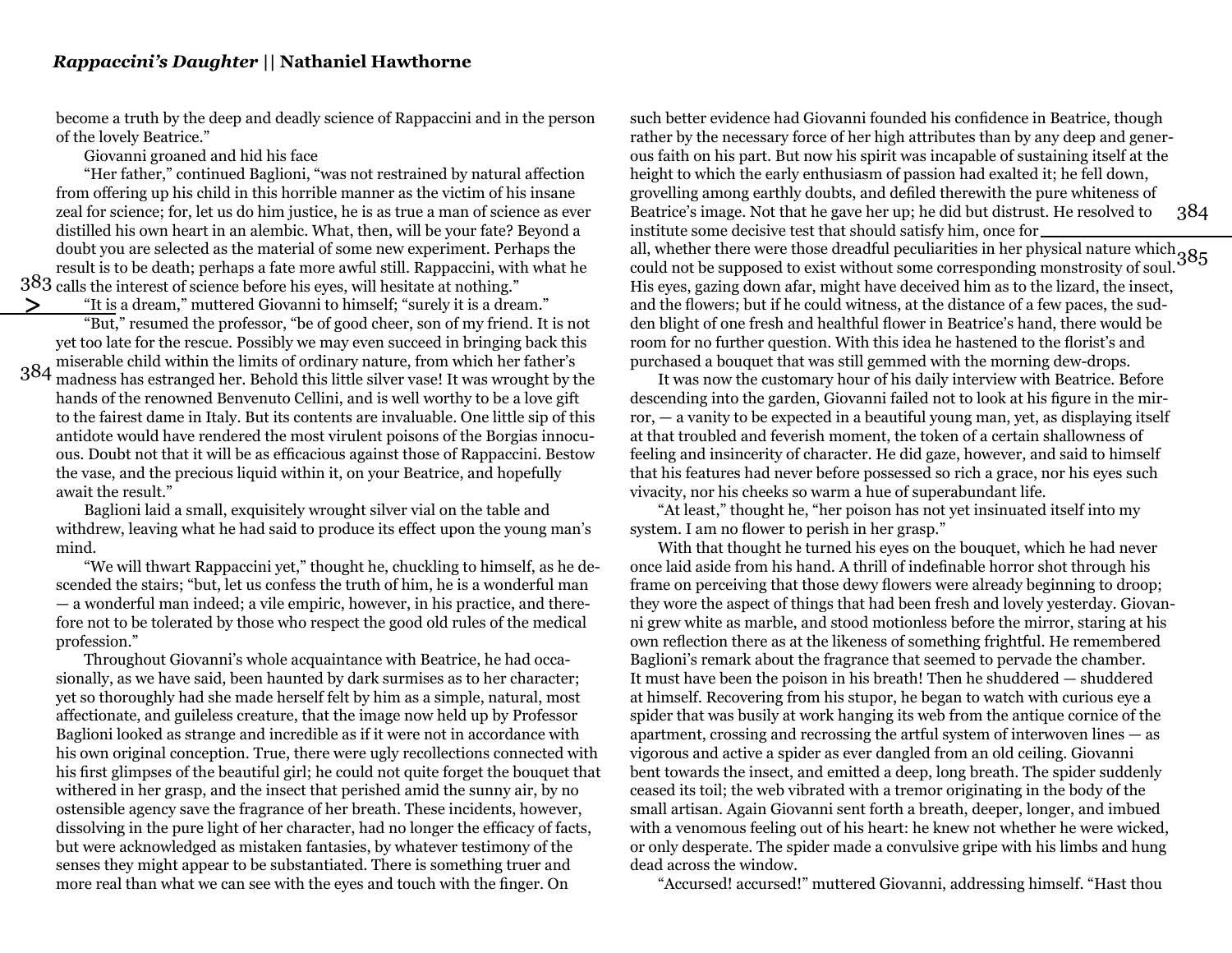grown so poisonous that this deadly insect perishes by thy breath?" At that moment a rich, sweet voice came floating up from the garden "Giovanni! Giovanni! It is past the hour! Why tarriest thou? Come down!" "Yes," muttered Giovanni again. "She is the only being whom my breath  $386$  may not slay! Would that it might!" 385

He rushed down, and in an instant was standing before the bright and loving eyes of Beatrice. A moment ago his wrath and despair had been so fierce that he could have desired nothing so much as to wither her by a glance; but with her actual presence there came influences which had too real an existence to be at once shaken off: recollections of the delicate and benign power of her feminine nature, which had so often enveloped him in a religious calm; recollections of many a holy and passionate outgush of her heart, when the pure fountain had been unsealed from its depths and made visible in its transparency to his mental eye; recollections which, had Giovanni known how to estimate them, would have assured him that all this ugly mystery was but an earthly illusion, and that, whatever mist of evil might seem to have gathered over her, the real Beatrice was a heavenly angel. Incapable as he was of such high faith, still her presence had not utterly lost its magic. Giovanni's rage was quelled into an aspect of sullen insensibility. Beatrice, with a quick spiritual sense, immediately felt that there was a gulf of blackness between them which neither he nor she could pass. They walked on together, sad and silent, and came thus to the marble fountain and to its pool of water on the ground, in the midst of which grew the shrub that bore gem-like blossoms. Giovanni was affrighted at the eager enjoyment — the appetite, as it were — with which he found himself inhaling the fragrance of the flowers.

"Beatrice," asked he, abruptly, "whence came this shrub?"

"My father created it," answered she, with simplicity.

"Created it! created it!" repeated Giovanni. "What mean you, Beatrice?"

"He is a man fearfully acquainted with the secrets of Nature," replied Beatrice; "and, at the hour when I first drew breath, this plant sprang from the soil, the offspring of his science, of his intellect, while I was but his earthly child. Approach it not!" continued she, observing with terror that Giovanni was drawing nearer to the shrub. "It has qualities that you little dream of. But I, dearest **<** Giovanni, — I grew up and blossomed with the plant and was nourished with its breath. It was my sister, and I loved it with a human affection; for, alas! hast thou not suspected it? — there was an awful doom."

Here Giovanni frowned so darkly upon her that Beatrice paused and trembled. But her faith in his tenderness reassured her, and made her blush that she had doubted for an instant.

"There was an awful doom," she continued, "the effect of my father's fatal love of science, which estranged me from all society of my kind. Until Heaven sent thee, dearest Giovanni, oh, how lonely was thy poor Beatrice!"

"Was it a hard doom?" asked Giovanni, fixing his eyes upon her.

"Only of late have I known how hard it was," answered she, tenderly. "Oh, yes; but my heart was torpid, and therefore quiet."

Giovanni's rage broke forth from his sullen gloom like a lightning flash out of a dark cloud.

"Accursed one!" cried he, with venomous scorn and anger. "And, finding thy solitude wearisome, thou hast severed me likewise from all the warmth of life and enticed me into thy region of unspeakable horror!"

"Giovanni!" exclaimed Beatrice, turning her large bright eyes upon his face. The force of his words had not found its way into her mind; she was merely thunderstruck.

"Yes, poisonous thing!" repeated Giovanni, beside himself with passion. "Thou hast done it! Thou hast blasted me! Thou hast filled my veins with poison! Thou hast made me as hateful, as ugly, as loathsome and deadly a creature as thyself — a world's wonder of hideous monstrosity! Now, if our breath be happily as fatal to ourselves as to all others, let us join our lips in one kiss of unutterable hatred, and so die!"

"What has befallen me?" murmured Beatrice, with a low moan out of her heart. "Holy Virgin, pity me, a poor heart-broken child!"

"Thou, — dost thou pray?" cried Giovanni, still with the same fiendish scorn. "Thy very prayers, as they come from thy lips, taint the atmosphere with death. Yes, yes; let us pray! Let us to church and dip our fingers in the holy water at the portal! They that come after us will perish as by a pestilence! Let us sign crosses in the air! It will be scattering curses abroad in the likeness of holy symbols!"

"Giovanni," said Beatrice, calmly, for her grief was beyond passion, "why dost thou join thyself with me thus in those terrible words? I, it is true, am the horrible thing thou namest me. But thou, — what hast thou to do, save with one other shudder at my hideous misery to go forth out of the garden and mingle with thy race, and forget there ever crawled on earth such a monster as poor Beatrice?"

"Dost thou pretend ignorance?" asked Giovanni, scowling upon her. "Behold! this power have I gained from the pure daughter of Rappaccini.

There was a swarm of summer insects flitting through the air in search of the food promised by the flower odors of the fatal garden. They circled round Giovanni's head, and were evidently attracted towards him by the same influence which had drawn them for an instant within the sphere of several of the shrubs. He sent forth a breath among them, and smiled bitterly at Beatrice as at least a score of the insects fell dead upon the ground.

"I see it! I see it!" shrieked Beatrice. "It is my father's fatal science! No, no, Giovanni; it was not I! Never! never! I dreamed only to love thee and be with thee a little time, and so to let thee pass away, leaving but thine image in mine

386

387

**<**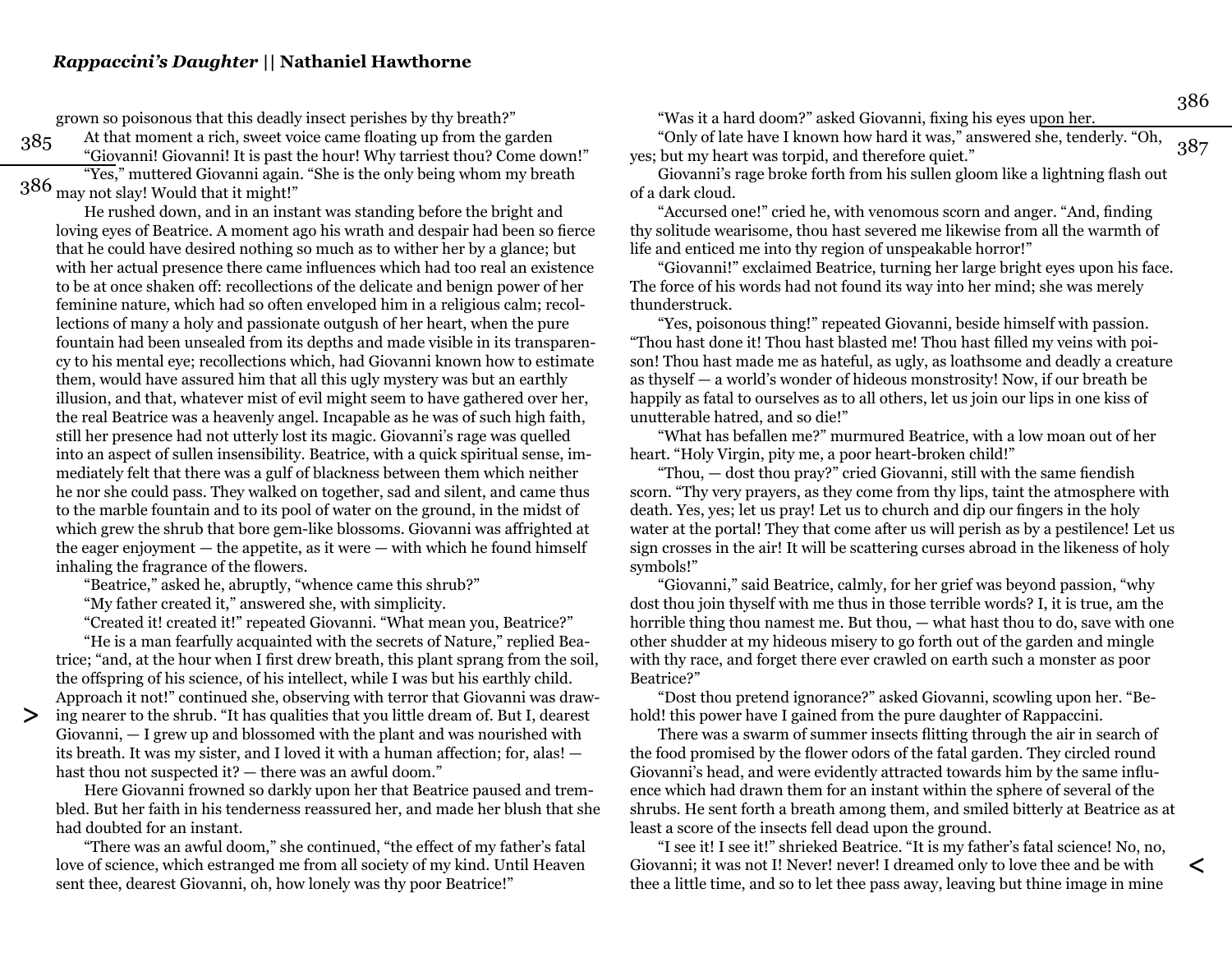$387$  heart; for, Giovanni, believe it, though my body be nourished with poison, my spirit is God's creature, and craves love as its daily food.

But my father,  $-$  he has united us in this fearful sympathy. Yes; spurn me,

388 tread upon me, kill me! Oh, what is death after such words as thine? But it was not I. Not for a world of bliss would I have done it."

Giovanni's passion had exhausted itself in its outburst from his lips. There now came across him a sense, mournful, and not without tenderness, of the intimate and peculiar relationship between Beatrice and himself. They stood, as it were, in an utter solitude, which would be made none the less solitary by the densest throng of human life. Ought not, then, the desert of humanity around them to press this insulated pair closer together? If they should be cruel to one another, who was there to be kind to them? Besides, thought Giovanni, might there not still be a hope of his returning within the limits of ordinary nature, and leading Beatrice, the redeemed Beatrice, by the hand? O, weak, and selfish, and unworthy spirit, that could dream of an earthly union and earthly happiness as possible, after such deep love had been so bitterly wronged as was Beatrice's love by Giovanni's blighting words! No, no; there could be no such hope. She must pass heavily, with that broken heart, across the borders of Time — she must bathe her hurts in some fount of paradise, and forget her grief in the light of immortality, and there be well.

But Giovanni did not know it.

**<**

"Dear Beatrice," said he, approaching her, while she shrank away as always at his approach, but now with a different impulse, "dearest Beatrice our fate is not yet so desperate. Behold! there is a medicine, potent, as a wise physician has assured me, and almost divine in its efficacy. It is composed of ingredients the most opposite to those by which thy awful father has brought this calamity upon thee and me. It is distilled of blessed herbs. Shall we not quaff it together, and thus be purified from evil?"

"Give it me!" said Beatrice, extending her hand to receive the little silver vial which Giovanni took from his bosom. She added, with a peculiar emphasis, "I will drink; but do thou await the result."

She put Baglioni's antidote to her lips; and, at the same moment, the figure of Rappaccini emerged from the portal and came slowly towards the marble fountain. As he drew near, the pale man of science seemed to gaze with a triumphant expression at the beautiful youth and maiden, as might an artist who should spend his life in achieving a picture or a group of statuary and finally be satisfied with his success. He paused; his bent form grew erect with conscious power; he spread out his hands over them in the attitude of a father imploring a blessing upon his children; but those were the same hands that had thrown poison into the stream of their lives. Giovanni trembled. Beatrice shuddered nervously, and pressed her hand upon her heart.

"My daughter," said Rappaccini, "thou art no longer lonely in the world.

Pluck one of those precious gems from thy sister shrub and bid thy bridegroom wear it in his bosom. It will not harm him now. My science and the sympathy between thee and him have so wrought within his system that he now stands apart from common men, as thou dost, daughter of my pride and triumph, from ordinary women. Pass on, then, through the world, most dear to one another and dreadful to all besides!" 389

"My father," said Beatrice, feebly, — and still as she spoke she kept her hand upon her heart, — "wherefore didst thou inflict this miserable doom upon thy child?"

"Miserable!" exclaimed Rappaccini. "What mean you, foolish girl? Dost thou deem it misery to be endowed with marvellous gifts against which no power nor strength could avail an enemy — misery, to be able to quell the mightiest with a breath — misery, to be as terrible as thou art beautiful? Wouldst thou, then, have preferred the condition of a weak woman, exposed to all evil and capable of none?"

"I would fain have been loved, not feared," murmured Beatrice, sinking down upon the ground. "But now it matters not. I am going, father, where the evil which thou hast striven to mingle with my being will pass away like a dream-like the fragrance of these poisonous flowers, which will no longer taint my breath among the flowers of Eden. Farewell, Giovanni! Thy words of hatred are like lead within my heart; but they, too, will fall away as I ascend. Oh, was there not, from the first, more poison in thy nature than in mine?" **<**

To Beatrice, — so radically had her earthly part been wrought upon by Rappaccini's skill, — as poison had been life, so the powerful antidote was death; and thus the poor victim of man's ingenuity and of thwarted nature, and of the fatality that attends all such efforts of perverted wisdom, perished there, at the feet of her father and Giovanni. Just at that moment Professor Pietro Baglioni looked forth from the window, and called loudly, in a tone of triumph mixed with horror, to the thunderstricken man of science, —

"Rappaccini! Rappaccini! and is *this* the upshot of your experiment!"

388

Hawthorne, Nathaniel. "Rappaccini's Daughter." *Portable Legacies*. Fourth Edition. Jan Z. Schmidt and Lynne Crockett, eds. Boston: Cengage Learning Wadsworth, 2009. Print.